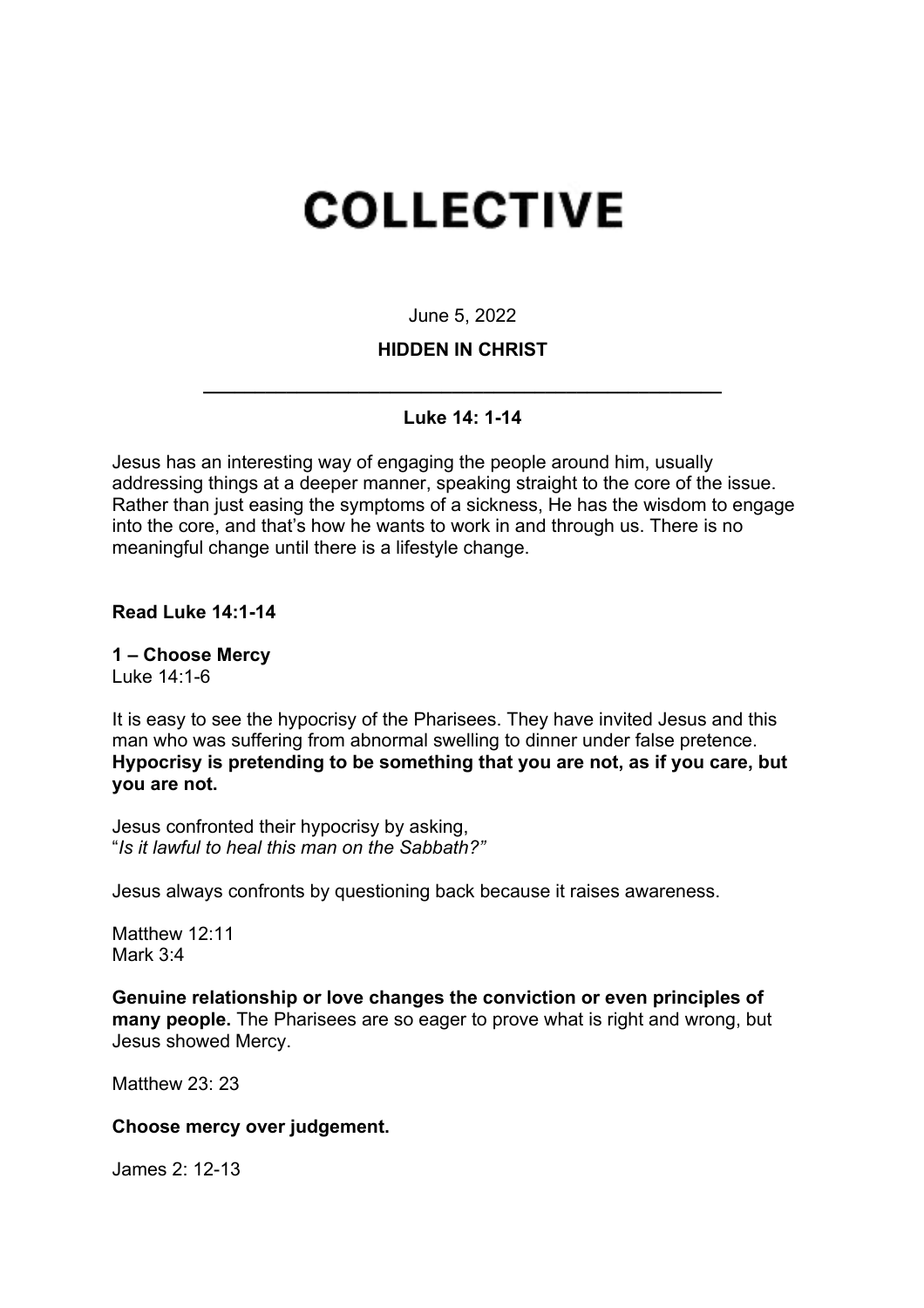Matthew 9:13

We exist, not to judge but to show mercy. **It is God's kindness that leads people to repentance. Let us live with such conviction.** 

#### **2 – Live Humbly**

Luke 14: 10-11

Jesus confronted the attitude of those that exalt themselves, fighting for positions and self-interest. And teaches the people to humble themselves.

Merriam-Webster defines humility as "freedom from pride or arrogance."

*It's not thinking less of yourself, but thinking of yourself less.* – C.S Lewis

Romans 12: 3

**Sober judgement** means you know what you are worth and where you stand in God. Thus, growing in humility is a lifelong venture as you increase in knowledge of God's word and in appreciation for God's work through Christ.

**True humility is staying teachable regardless of how much you already know.** 

James 4:10 – *Humble yourselves before the Lord, and He will lift you up.*

#### **3 – Pursue Righteousness**

Luke 14: 12-14

There is the resurrection of the righteous!

#### **We need to check, as we grow in life, are we having more self-righteousness or God's righteousness in us?**

God's righteousness leads us to practice our lifestyle on being more like Christ, whereas self-righteousness causes us to trust our own judgement, and build our own kingdom.

*"You can easily judge the character of a man by how he treats those who can do nothing for him."* – Simon Sinek

Colossians 3: 1-3

What does it mean to have my life hidden in Christ?